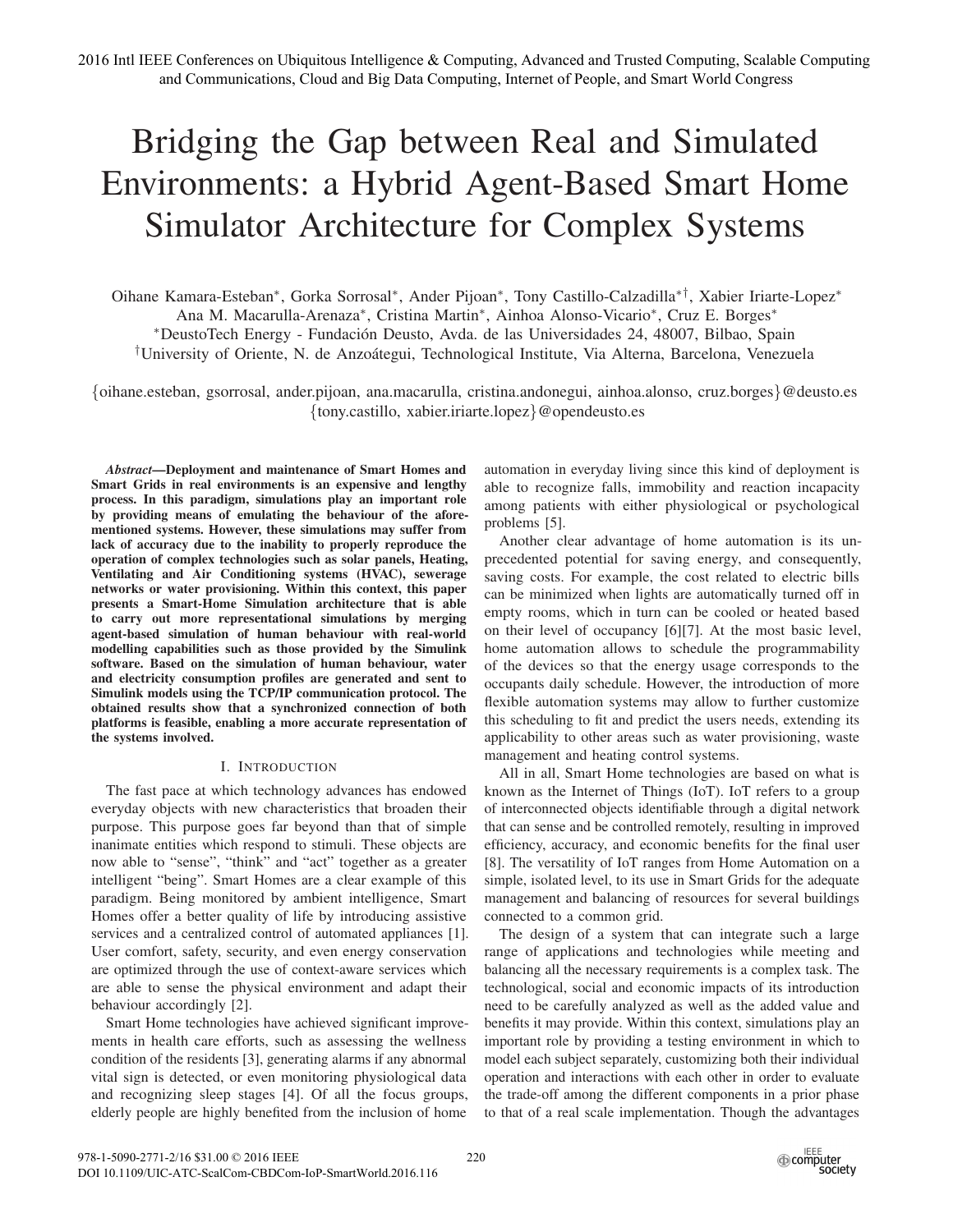and benefits of simulation environments are quite clear, there is still a high level of uncertainty. Due to the difficulty to model some real world processes, simulation engines tend to make artificial assumptions that may not closely resemble how a certain subject operates, whether it is a solar panel, Heating, Ventilating and Air Conditioning systems (HVAC), a water pump, a sewage network, etc.

# *A. IoT in Home Automation*

IoT is able to bring together both the physical and the information world through the use of sensors, which monitor the environment, collect data and generate responses according to its dynamics. Within IoT, the concept of context awareness plays an important role. Context awareness is the concept of leveraging information about the end user in order to improve the quality of the interaction [9]. Having information about the situation under which they operate, devices can react accordingly and are even able to make assumptions and predictions about the needs of the user.

There is a wide range of Home Automation Systems available, which consist on a suite of products designed to work together through Wi-Fi or power line communications such as thermostats, security systems, blinds, lighting and door locks. Popular home automation protocols include X10, Z-Wave, Insteon, Wi-Fi, Bluetooth and Zigbee [10]. These devices monitor, gather and send data about the environment to a cloud-based service that takes decisions according to manually programmed rules or inferences through the analysis of the occupants' behavioural patterns.

This whole collection of captured data gives rise to new Smart Digital Services that go beyond the services that an isolated embedded system can provide. In this new paradigm, Smart Homes can control basic environmental parameters such as light, temperature, and heating according to the choices and habits of the occupant [11]. Researchers can also add extended operations such as selection of TV programs, display of cooking recipes or even forgotten property-check services [12]. Other popular services include remote monitoring of domestic appliances [13] and load balancing for energy conservation [14].

#### *B. IoT in Smart Grids*

On a broader scale, IoT can be applied to transportation networks or Smart Grids, enabling a whole new myriad of services including, among others, energy load balancing, intelligent water provisioning, maintenance of sewerage networks, avoidance of traffic congestions, and waste management. Focusing on energy provisioning, Smart Grids are expected to spread the intelligence of the energy distribution system from a centralized core to many peripheral nodes in order to facilitate an accurate monitoring of energy losses, precise control of the whole energy distribution network, load balancing and better blackout management. Both the abstract concept and the final purposes of these intelligent nodes are clearly comparable to those of the IoT. In this area, community energy solutions such as targeted energy efficiency, district energy, microgrids, local

energy generation, and energy storage represent an important opportunity to fundamentally change the way the energy system operates. The quest for sustainable energy models is the main factor driving research on Smart Grid technology. Smart Grids represent the bridging paradigm to enable highly efficient energy production, transport, and consumption along the whole chain, from the source to the user.

However, the testing of IoT solutions within the scope of Smart Grids is quite a challenge due to the expensive nature concerning the construction of pilot sites or the developing of scale models. In addition, Smart Grid simulation platforms are scarce. Works like [15], [16] and [17] focus on the simulation of the usage of household appliances relying primarily on the load balancing of energy consumption for a certain grid layout under controlled conditions. As mentioned before, one of the issues with simulations is the inability or difficulty to replicate the exact operation of some of the components because the modelling language or software may have limitations in terms of capabilities to model the physical, communication or even control logic aspects.

#### II. RELATED WORK

Smart Homes and Smart Grids can be analysed from two different points of view depending on the nature of the context on which they are built:

## *A. Real environments*

The deployment of Smart Homes in real environments involves the physical and technological equipment of a building for precise monitorization. This process relates to the analysis, acquisition, and installation of a set of devices for Home Automation, whether they are already on the market or they respond to a particular implementation for research purposes. In this case, there are several important issues that must be taken into account, such as the lengthy process of configuration and maintenance of the devices as well as the amount of time needed to acquire a sufficient amount of data for the analysis.

The MavHome project [18] is a clear example of Smart Home implementation in real environments, aimed at creating a sandbox that perceives the state of the home through sensors and acts upon it through device controllers. Its architecture is divided into four layers: a) physical (60 X10 hardware devices plugged into the home electric wiring system), b) communication (exchange of information among devices) c) information (generation of knowledge for decision making) d) decision (execution of actions based on the information supplied). Decision making is based on a finite-order Markov model which predicts inhabitant future actions in order to automate and improve repetitive activities to meet the house goals in terms of comfort and costs. Other projects like GatorTech [19] are heavily focused on elder care and proactive health. In this case, the authors propose a middleware architecture that comprises separate physical, sensor-platform, service, knowledge, contextmanagement, and application layers. The central system collects the data provided by the sensors and gives indications to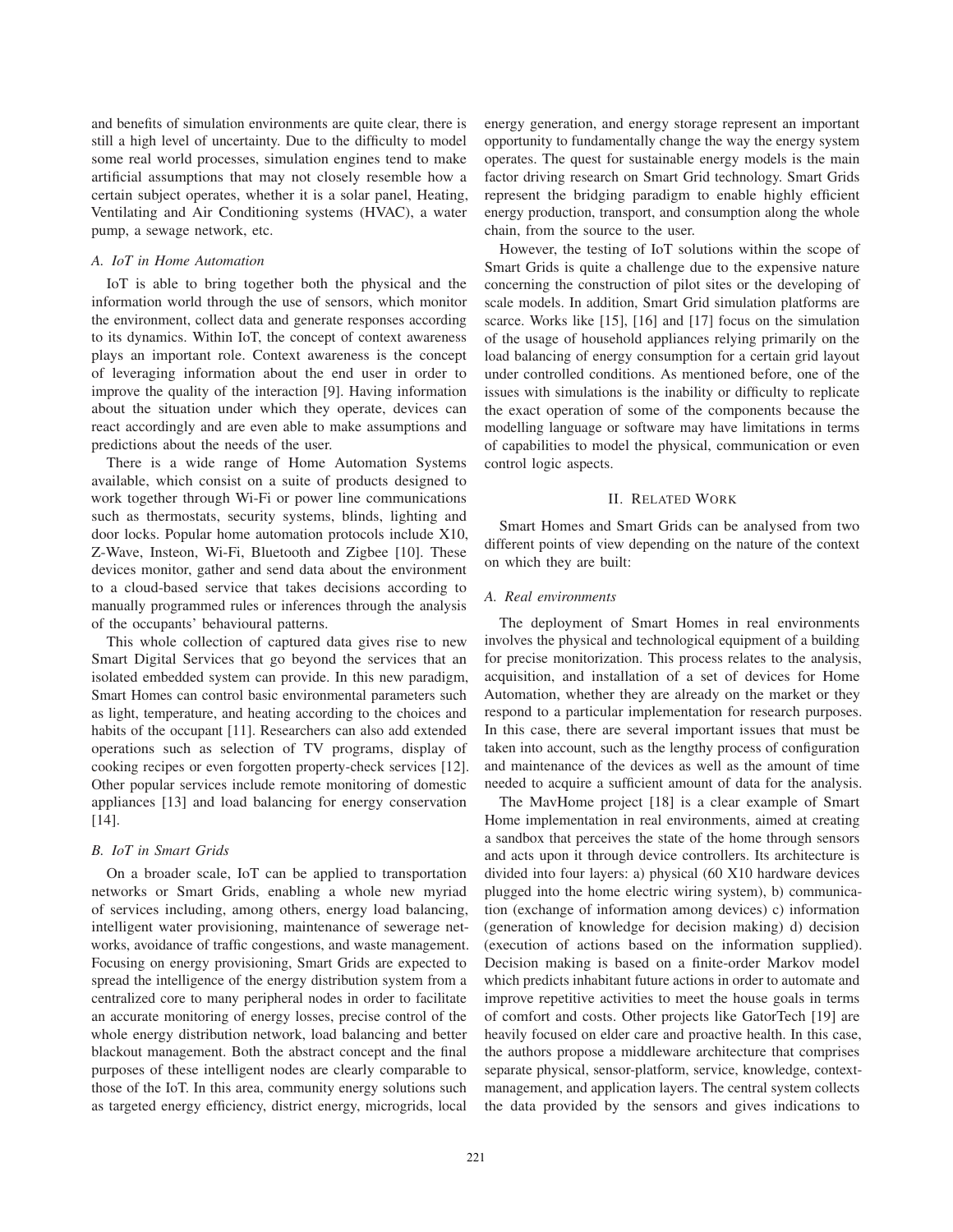whether there is any anomaly in the residents behaviour or vital signs.

In the case of Smart Grids, the deployment comprises the leverage of several Smart Homes connected to a common grid. Data from several sources is aggregated and analysed from a centralized point of view with the purpose of balancing resources in several areas, such as energy load, water usage and waste management.

Projects like Nemo&Coded (NEtworked MOnitoring & COntrol, Diagnostic for Electrical Distribution) [20] focus on the modeling, design, implementation and operation of networked hardware/software smart devices for the low voltage electrical distribution domain by building dynamic energy efficiency services [21]. The infrastructure consists of an acquisition platform for collecting energy data in real time by guaranteeing the interoperability of their hardware/software devices, independently of their equipment or communication technologies. The main novelty lies on the use of intelligent and autonomous distributed nodes to process semantic information known as PGDINs [22], which integrate several of the large number of existing standards in the electricity sector, enabling the process of events and data in an autonomous way.

The smart grid experimental system by the Fukushima National College of Technology [25] is an interesting example of real scale deployment for teaching purposes. The system consists of a gas engine cogeneration system, a wind power system, a solar power system, a battery system and an uninterruptible power supply system, by which important loads are supplied power during the grid power failures. A SCADA system monitors the electricity demand and balances resources according to the users needs and the optimum operation of the whole system.

## *B. Simulation environments*

The high economic investment and time restrictions related to the deployment of Smart Homes and Smart Grids in real or scaled environments highlights the advantages of simulation models. In order to support the implementation in the real Smart Home, it is necessary to demonstrate that things can be achieved in a simulator which deals with virtual appliances and devices that model a real Smart Home environment.

The Interactive Smart Home Simulator (ISS) [23] proposes a context aware simulation system comprised of several electronic devices distributed on an apartment. The simulator is comprised of a context retriever which requests and receives sensor information from the home appliances. A centralized server is the central control in charge of taking decisions according to changes in the environment and the behaviour of the house occupants. This simulator demonstrates the exchange and update of information as perceived by the Smart Home on changes in the environment

The Intelligent Project Home (IHome) [24] uses multi-agent system technology to the problem of managing an intelligent Smart Home environment. The simulation is populated with distributed intelligent home-control agents that control appliances and negotiate over shared resources with the objective

to automate the tasks made by humans. Each household appliance is represented by an agent and the model coordinates over electricity, hot water, noise or sound levels, and room temperature in each of the modeled rooms. The agents make decisions about the activity that the occupant does depending on the availability of the resources, whether there is not hot water, the temperature outside, etc.

Within Smart Grids, projects like MASGrip [16] propose a multi-agent system that models the internal operation of smart grids. This system considers all the typically involved players, each player being represented by one agent with the capability of representing the actual corresponding player and to simulate its actions. The agents involve not only the devices within the Smart Homes, but also an agent that simulates negotiations within the Electricity Market (MASCEM). In order to efficiently analyze the quality of the simulated smart grid management, it is essential to provide the means for the MASGriP system to be able to perform the required negotiations in the electricity market, information not always available.

Karnouskos et al. [25] propose an agent simulation system that simulates discrete heterogeneous devices that consume and/or produce energy, that are able to act autonomously and collaborate. The bottom layer is the simulator layer and contains all the agents which represent energy generating and/or consuming devices. The agents utilize the full communication capabilities offered by the agent platform and execute in order to offer the desired functionality. The simulator focuses heavily on maximizing user comfort.

All in all, Smart Homes and Smart Grids constitute an interdisciplinary domain considering the variety of technologies that come together to reach a common objective. Within this context, the main objective of this paper is to design and test a simulation platform that is able to replicate the behaviour of the residents of a small neighbourhood on their own houses. Each house is equipped with several smart appliances simulating energy, water, and gas consumption, and resource providers such as a solar panel, a hybrid heating system, and a water deposit. The platform will evaluate the feasibility of integrating these two modelling approaches in order to bridge the gap between the configuration of a a simulated and a real Smart Home. This simulation platform will improve the state of the art in two aspects: on the one hand, it will serve as a Computer Aided Design solution for Smart Homes or Smart Grids, while on the other hand, it can be used as a benchmark system for the testing of new control algorithms for the Smart Home or Smart Grids services (from energy boxes to traffic light control and virtual power plants).

## III. COMPONENTS

For the purpose of this case study, we selected a small urbanization composed of 12 single residential homes with a similar inner layout consisting of a kitchen, a bedroom, a bathroom and a living room. Each house is configured in the same way and is equipped with the following technologies:

• Sensorized household objects: Every single appliance in the house is monitorized through consumption sensors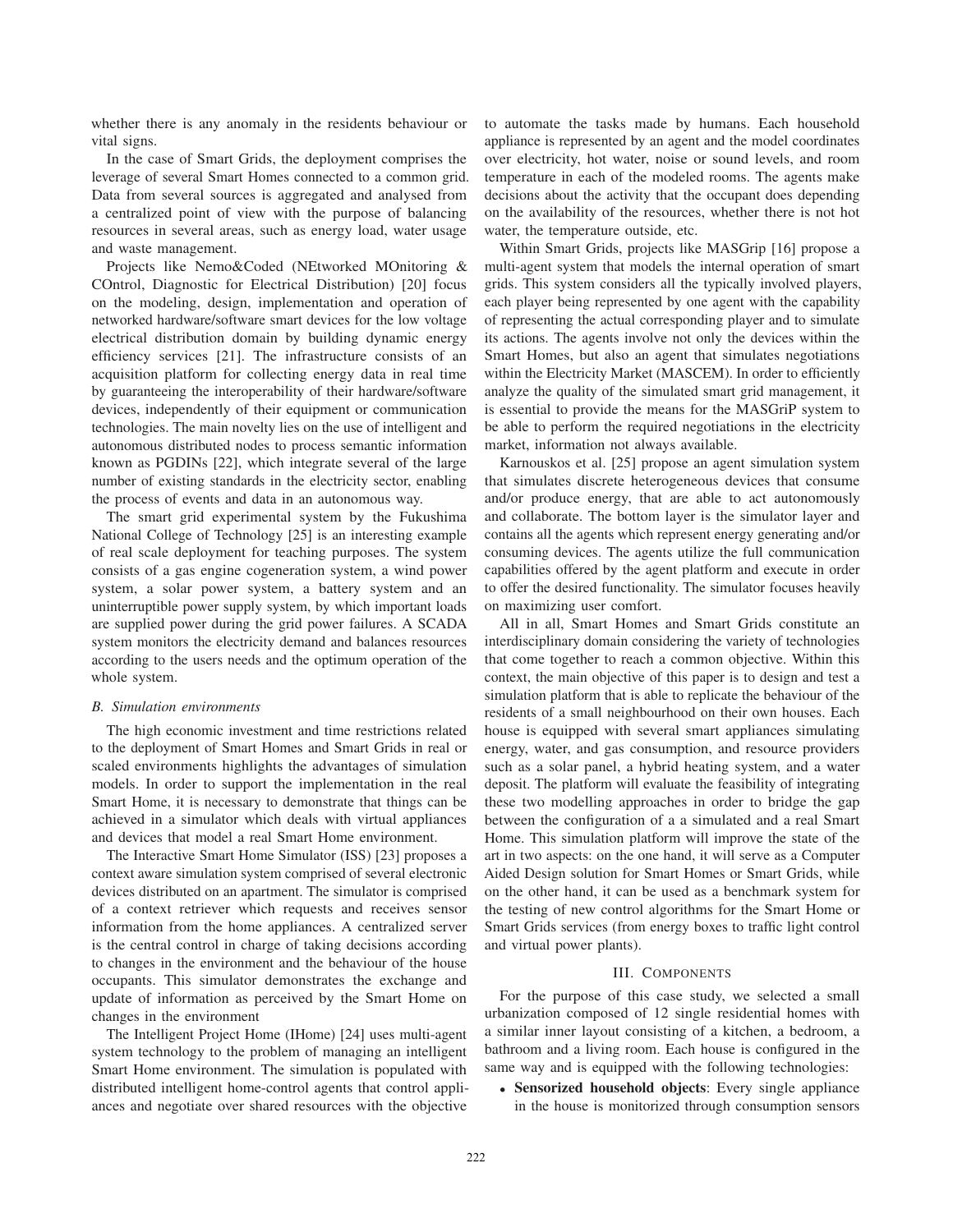depending on the types of resources it needs to operate: energy, water or gas. For example, the sensor associated to a single light switch monitors the energy consumption, while the sensor associated with he washing machine monitors energy, gas, and water consumption. The distribution and type of resource needed by each sensor is shown in Table I.

- Solar panel: The house is equipped with a solar panel that converts the energy of light directly into electricity through the photovoltaic effect. The electricity produced can then be fed into the house main electricity supply or stored in a battery for further use.
- HVAC system: Heating and air conditioning is provided by a system composed of two gas boilers (350 kW). The HVAC system is equipped with an independent PID control system that continuously maintains the temperature of the water deposit.
- Water deposit: A single deposit feeds water to the house. The deposit is equipped with a pump that keeps the amount of water at a certain setpoint.

| Place           | Sensors                                                                                                                                                              | Energy                     | Gas              | Water       |
|-----------------|----------------------------------------------------------------------------------------------------------------------------------------------------------------------|----------------------------|------------------|-------------|
| <b>Bathroom</b> | 1 toilet<br>1 shower faucet<br>1 sink faucet<br>1 lightswitch<br>1 door                                                                                              |                            | X<br>X           | X<br>X<br>X |
| Bedroom         | 1 closet<br>1 cabinet<br>1 door<br>1 lightswitch                                                                                                                     | X                          |                  |             |
| Hall            | 1 door<br>1 lightswitch                                                                                                                                              | Х                          |                  |             |
| Kitchen         | 3 cabinets<br>3 drawers<br>1 washing machine<br>burner<br>1.<br>1 dishwasher<br>1 sink faucet<br>1 oven<br>microwave<br>1<br>freezer<br>1<br>1 door<br>1 lightswitch | X<br>X<br>X<br>Х<br>X<br>Х | X<br>X<br>X<br>X | X<br>X<br>X |
| Living room     | 1 TV<br>1 radio<br>1 lamp                                                                                                                                            | Х<br>Х<br>Х                |                  |             |

TABLE I: Distribution of sensors in the Smart Home

The objective of the simulator is to be able to not only replicate the behaviour of the Smart Homes in terms of activity recognition and automation, but to go further and provide an intelligent system that based on the resources available, whether it is an HVAC, a water deposit or a solar panel, is able to manage itself according to the occupants behaviour. We intend to show that the use of real simulation models concerning these elements will help improve the accuracy of the simulation

# IV. IDEAL SMART HOME ARCHITECTURE

Every Smart Home project focuses on the creation of an environment that behaves as an intelligent agent which perceives the state of the home through sensors and acts

upon the environment through actuators with the objective of maximizing the comfort and productivity of its occupants. In order to achieve these goals, the house must predict, reason and adapt to its inhabitants. We propose to go a step further and build a system that integrates all complex systems within a home, such as HVAC, energy and water provisioning, etc, and actuates upon them so as to reach an optimum level of efficiency and comfort. This proof of concept can then be later extrapolated to the balancing and leverage of resources within Smart Grids.

The architecture envisioned according to the Components described in Section III is detailed in Figure 1.

Fig. 1: Ideal Smart Home Architecture



- Energy Controller: This controller is in charge of attending the energy demand within a Smart Home considering all the energy sources connected to it. In our case, we consider four energy sources: the actual electric distribution network, the existence of solar panels, solar batteries and the introduction of the electric car. When energy is demanded the controller leverages the petition, and determines the source of the electricity based on issues such as the load, the hourly energy price, and the saturation of the distribution network. If needed, the controller may also feed the distribution network directly.
- HVAC Controller: This controller governs the behaviour of an hybrid boiler system so as to meet the demands in terms of heating and hot water while maintaining a constant temperature. The purpose of the controller is to optimize the system performance while meeting the objectives of energy efficiency,
- Water Controller: This controller act upon a deposit that feeds water to the house. In case the water reaches a certain threshold, the controller may activate a pump to maintain the level at a certain setpoint.
- Smart Home Controller: This controller is the central axis of the system. It collects data from the sensors attached to the appliances and distributes the information to the other controllers in the house. The system also comprises a module for activity recognition and forecast-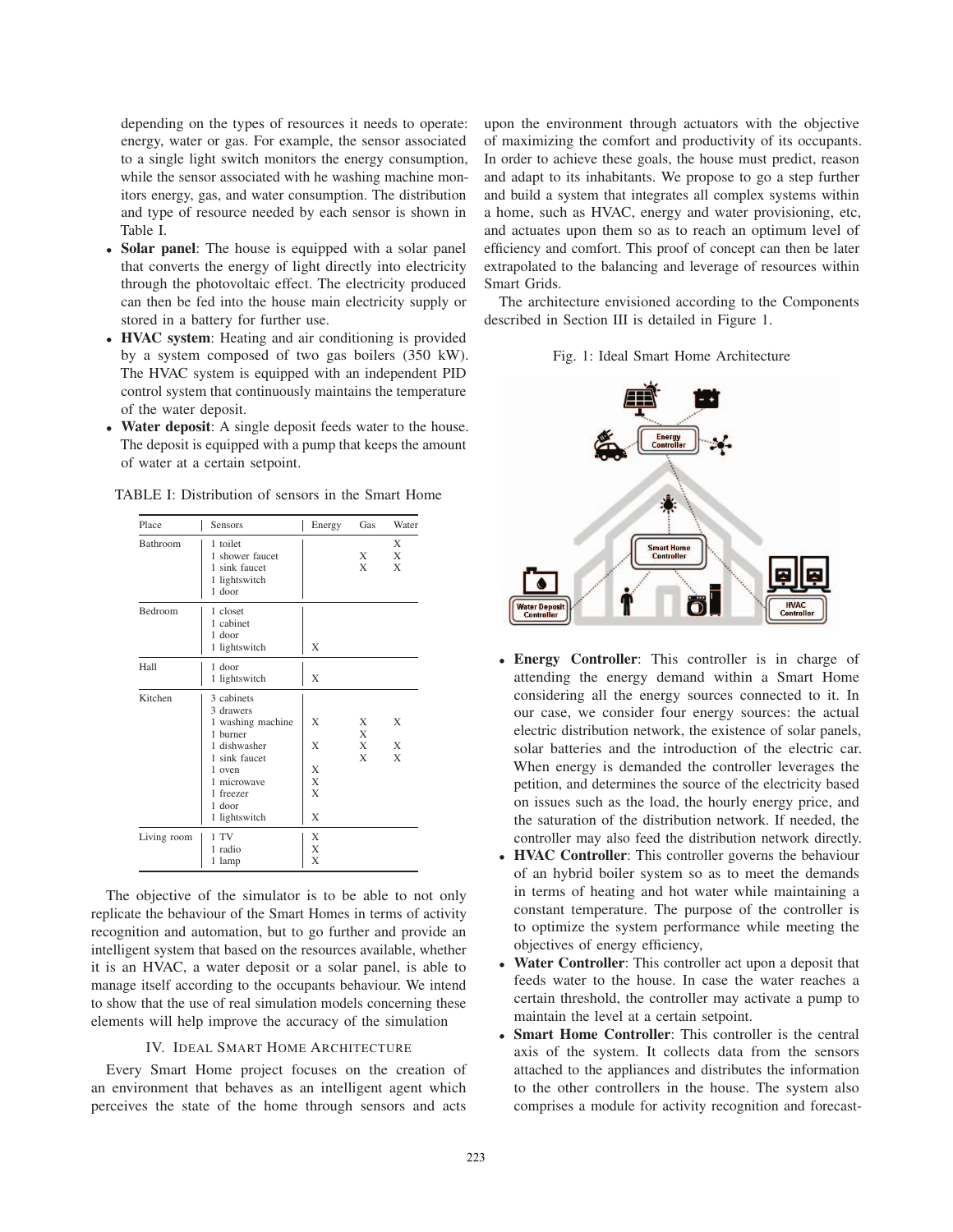ing as well as an optimization algorithm that analyses the occupants behaviour so as to leverage the resources and meet the comfort and efficiency objectives.

## V. SMART HOME SIMULATOR ARCHITECTURE

The central point of our Smart Home Simulator is the Agent Environment. Within MAS technologies, the Agent Environment concept has been recognised as an independent and living first-class entity called to play a relevant role in modelling dynamic real world problems. Real world scenarios are inherently dynamic, they change beyond the agent's control. This dynamism must then be modelled explicitly aside by implementing processes that can change the state of the Agent Environment.

From a functionality point of view, an Agent Environment comprises several mechanisms to address different levels of support that should be available in every agent system, such as, an interaction mediation that enables agents to interact and communicate, a centralised synchronisation protocol that supports the simultaneity of actions for system consistency, an overlay network that represents relationships between agents and notification of contextual events for the production, and delivery of event notifications to create dynamic agent contexts.

Following this roadmap and from the standpoint of human behaviour modelling, our Agent Environment consists of both a physical and a social environment, which come together to form the Intelligent Environment where both objects and people are situated. On the one hand, the physical environment ensures none of the spatial constraints are violated and, on the other hand, the social environment is responsible for managing communications, roles and knowledge by giving agents a social and communicative .

We define an intelligent environment as one that is able to acquire and apply knowledge about its inhabitants and their surroundings in order to adapt to the inhabitants and meet the goals of comfort and efficiency. These capabilities rely upon effective prediction, decision making, mobile computing, and databases. With these capabilities, the home can control many aspects of the environment such as climate, water, lighting, maintenance, and entertainment. Intelligent automation of these activities can reduce the amount of interaction required by inhabitants, reduce energy consumption and other potential wastages, and provide a mechanism for ensuring the health and safety of the environment occupants. Figure 2 shows the communication between the simulator and the Simulink models.

#### *A. Qt implementation*

In search of a highly abstract and scalable solution that suited this new approach, the energy box has been developed from scratch using the C++ programming language. It is built upon Qt Framework, a widely used cross-platform framework for developing native C++ applications along with interesting extensions, such as signals and slots for enabling remote event invocation, a meta-object compiler, and the ability to detach pieces of code and move them to separate threads.

Fig. 2: Smart Home Simulator Architecture



The use of Qt has allowed us to create a complete independent and robust simulation engine based on our understanding of what an Agent Environment should be. All the Qt features make it possible to model more accurate agents and passive entities by using an event-driven paradigm. The execution flow of an agent will be heavily influenced by events such as messages from other agents/entities, sensor outputs, or even its own actions, just like in real life, where humans are constantly bombed by stimuli.

Parallelisation and queueing management is controlled by splitting the workload into individual threads/event queues and by moving agents from one to the other by working out the most efficient execution flow. The QMutex class of Qt Framework complements parallelisation by providing access serialisation to critical resources and attributes between threads. Sensor messaging is built upon the system of Qts signals and slots: one of its central features and, probably, the characteristic that differs the most from the functionalities provided by other frameworks. Signals and slots follow a publish/subscribe mechanism where objects emit notifications that are listened by other objects in the environment. A class that emits a signal neither knows nor cares which slots receive it and may send additional arguments of any type. It is up to the other agents to create a slot for the signals they want to listen to if they want to know when they have been triggered. This model behaviour is based on MASSHA [26], an agent-based simulator for human activities in intelligent environments that, in contrast with previous approaches, is based on environmental multiagent theories to model and simulate intelligent environments, inhabitants and their interactions.

Each household appliance is modelled as a passive agent, i.e. an agent that responds to stimuli but does not interact with others on its own. When an agent executes an action that uses any of these appliances through their get and set methods, the passive agents react by activating/deactivating themselves and emitting signals of consumption to Simulink through the TCP/IP protocol.

## *B. Simulink implementation*

Simulink is a block diagram environment specifically designed for the implementation of model based simulations.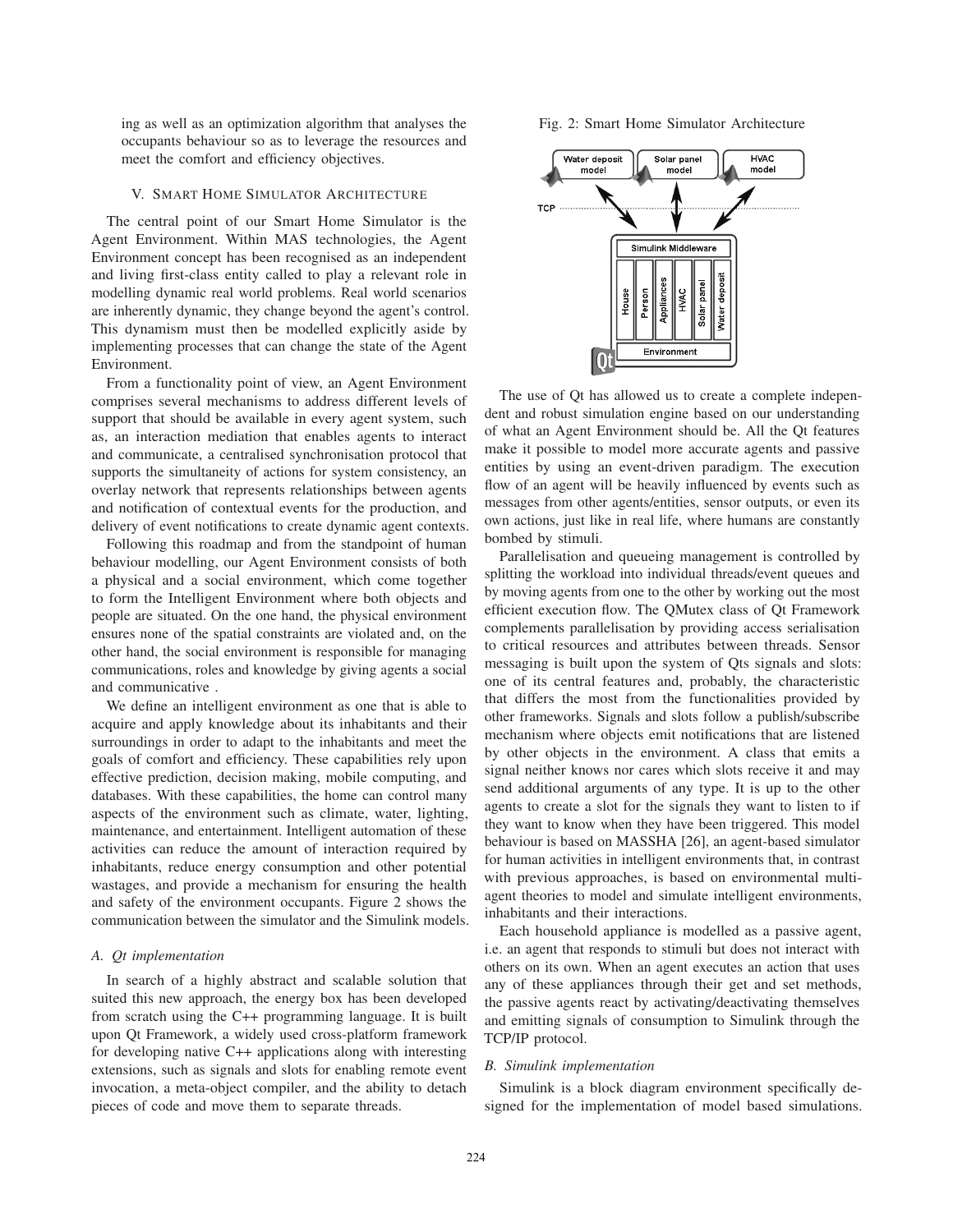This visual programming environment is integrated in the programming environment of MATLAB. Simulink provides libraries with pre-designed and configurable models of mechanical, electronic and physical elements. Therefore, it provides an ideal environment to develop real simulation models of complex systems such as HVAC systems and solar panels, as well as more common systems like water deposits. The following models simulate the behaviour of those services within the Smart Home simulator architecture.

The water deposits are simple models that simulate how water is consumed according to the Smart Home demand and how the water deposit is filled trough a water pump. Figure 3 shows the block diagram implemented in Simulink to simulate the behaviour of the common water deposit for different water consumption profiles.

Fig. 3: Diagram of the implemented model for the water deposit management system



Figure 4 shows the simulated HVAC system, which consists on two gas boilers connected in parallel. Each boiler is defined by its efficiency curve and maximum power (350 kW). The incoming demand is distributed between both boilers, being one of them the main boiler. The following commercial heating systems have been studied in order to build a more realistic simulation model:

- Biomass boilers: Pellematic (10-56 kW), Viessman pyrotic (390-1250 kW)
- Gas boilers: Ygnis Varmax (127-477 kW), Beretta Power Plus (50-100 kW), Viessman Vitodens (1.9-35 kW)
- Gasoil: Junkers Suprapur-O (22-35 kW)
- Heat pumps: Carrier 30RQS (39-160 kW)

The last modelled installations were been the solar panels. The objective is to study their effect on the performance of the global system, specifically with the introduction of the electric car. The generated energy is simulated with solar irradiance data and is stored in a sizeable battery module depending on the consumption profiles.

Each simulated installation is controlled by PID controllers in order to maintain the established setpoints. These controllers have been configured to correct the possible deviations in the

Fig. 4: Diagram of the implemented model for the HVAC system.



minimum response times and without excessive overshoots. The objective is to maintain the established deposit level and hot water temperature level.

The Simulink models are executed independently. They receive the real time simulated demand data regarding electricity, and hot or cold water from the Smart Home simulator. Then, the Simulink models execute the simulation for the modelled water pump, boiler system, and solar panel, for the specific demand at each point in time. Once the simulation finishes, Simulink sends the result of the simulation back to the Smart Home simulator. The data transmission between both modelling platforms is achieved through the use of the TCP/IP communication protocol. The main problem relies in the synchronization of all the simulations in order to maintain the same simulation time over all the systems. Each simulation can be run in a different device and each model has a different computational cost, which causes de-synchronization between the models.

#### VI. RESULTS

The results obtained by using the proposed simulation architecture are quite promising. The agent-based Smart Home Simulator is capable of reproducing a person's behaviour for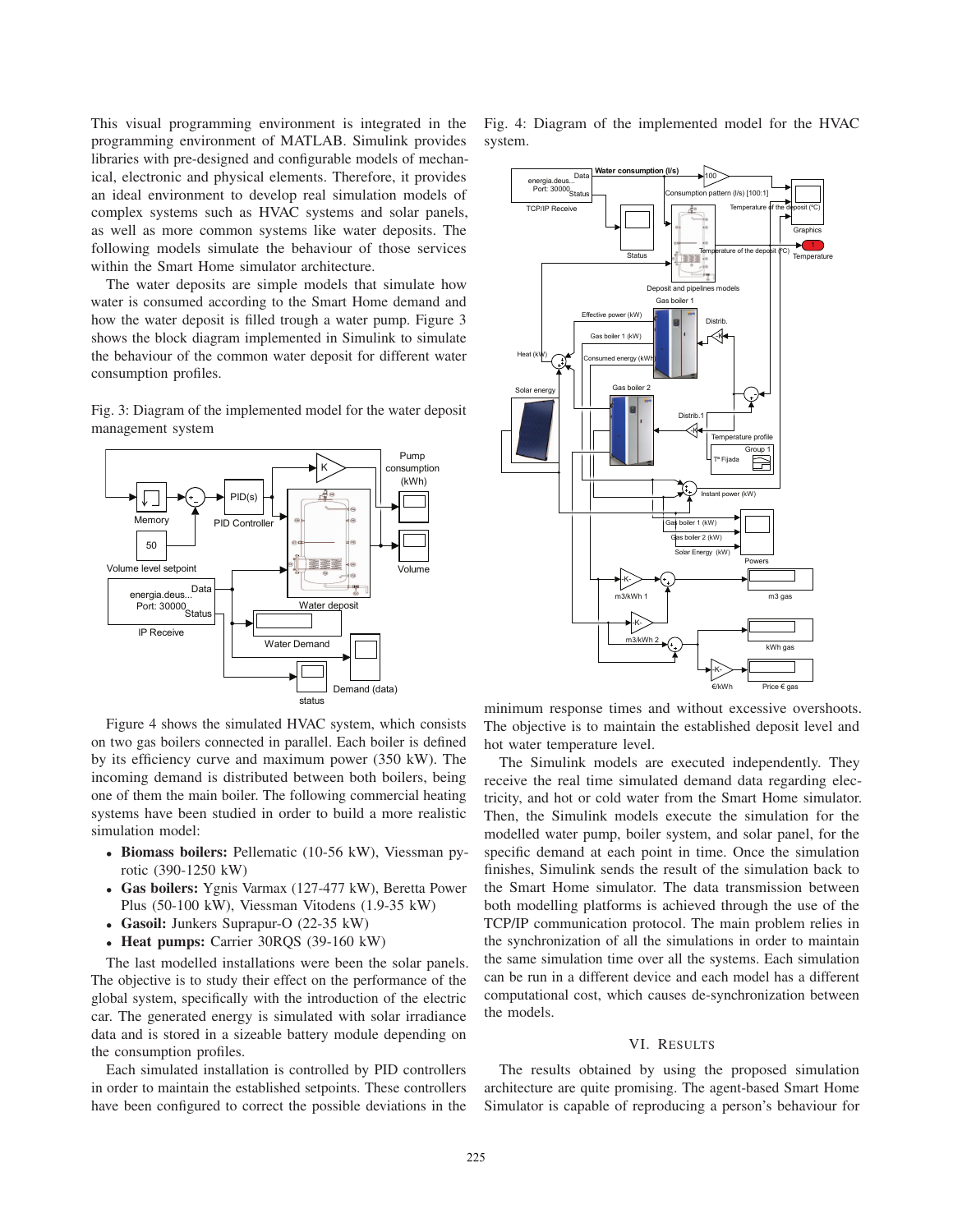different simulation times and during different activity peaks of the day. This module generates the consumption profiles according to the human activities simulation and sends the information to the parallel executed Simulink modules which are able to simulated common services of the building. Figure 5 shows an example of consumption simulation.

Fig. 5: Simulation of consumption within the Smart Homes.



Figure 6 shows the frequency at which the consumption data is received by Simulink models. As can be seen, the data reception is very stable and regular. The transmission has been set to be received every 60 seconds of the simulation time. However, each model runs at a different simulation speed due to their computational cost. A simulation of the consumptions generated for 1 h, takes 184.5 s for the water deposit model and approximately 2070 s to simulate the HVAC system. Therefore, the data transmission must be synchronized between the different simulation modules to maintain the same time line between all of them.

Currently, the data transmission is synchronized based on the estimated computational cost for each Simulink model. However, in order to maintain the same simulation time across the models, in future works, the complete simulation will be carried out by time segments. Each model will simulate the response to the generated demand for a limited time segment and waits until all the simulations have finished. During these simulation pauses, the Simulink models send back their results to the Smart Home simulator. Finally, once all the simulation of services have finished, the Smart Home simulator sends a new batch of consumption data for the next time segment. Thereby, the simulation time will be maintained across all the models with acceptable deviations, despite being executed in different platforms. An specific Simulink block will be developed to manage the TCP/IP data transmission and to synchronize the simulation of each model.

All the architecture has been tested for different simulation times. Figures 7 and 8, show the simulation of the HVAC system for 1 hour of consumption data. In Figure 7, the yellow line shows the consumption profile received from the Smart Home Agent, the red one is the total instant power





needed by the installed heating system and the blue line is the temperature of the water deposit which is set to maintain a constant temperature of 75 ◦C during the day.

Figure 8, shows the power consumption of the HVAC system disaggregated for the two installed boilers. As previously stated, the heat power demand is divided between the boilers. Currently the distribution between both is fixed, but in a future version of the model the demand will be intelligently distributed based on the efficiency, used fuel and responsiveness of each boiler.

Fig. 7: HVAC system simulation: Temperature of the deposit and the instant accumulated power.



Fig. 8: Gas boiler power profile for a 1 hour simulated consumption profile.



VII. CONCLUSION AND FUTURE WORK

The main contribution of the research presented in this paper is the feasibility to integrate an agent-based Smart Home simulator with the modelling capabilities offered by platforms like Matlab/Simulink, which are specifically designed to solve engineering and scientific problems. The advantages of this kind of approach relies in the ability to accurately model dynamic complex systems such as HVAC, solar panels or microgrids, bridging the gap between simulation and real implementation along with the benefits in terms of cost, maintenance and deployment. In this sense, the future developments considered as a follow up of the work presented in this paper are detailed next: